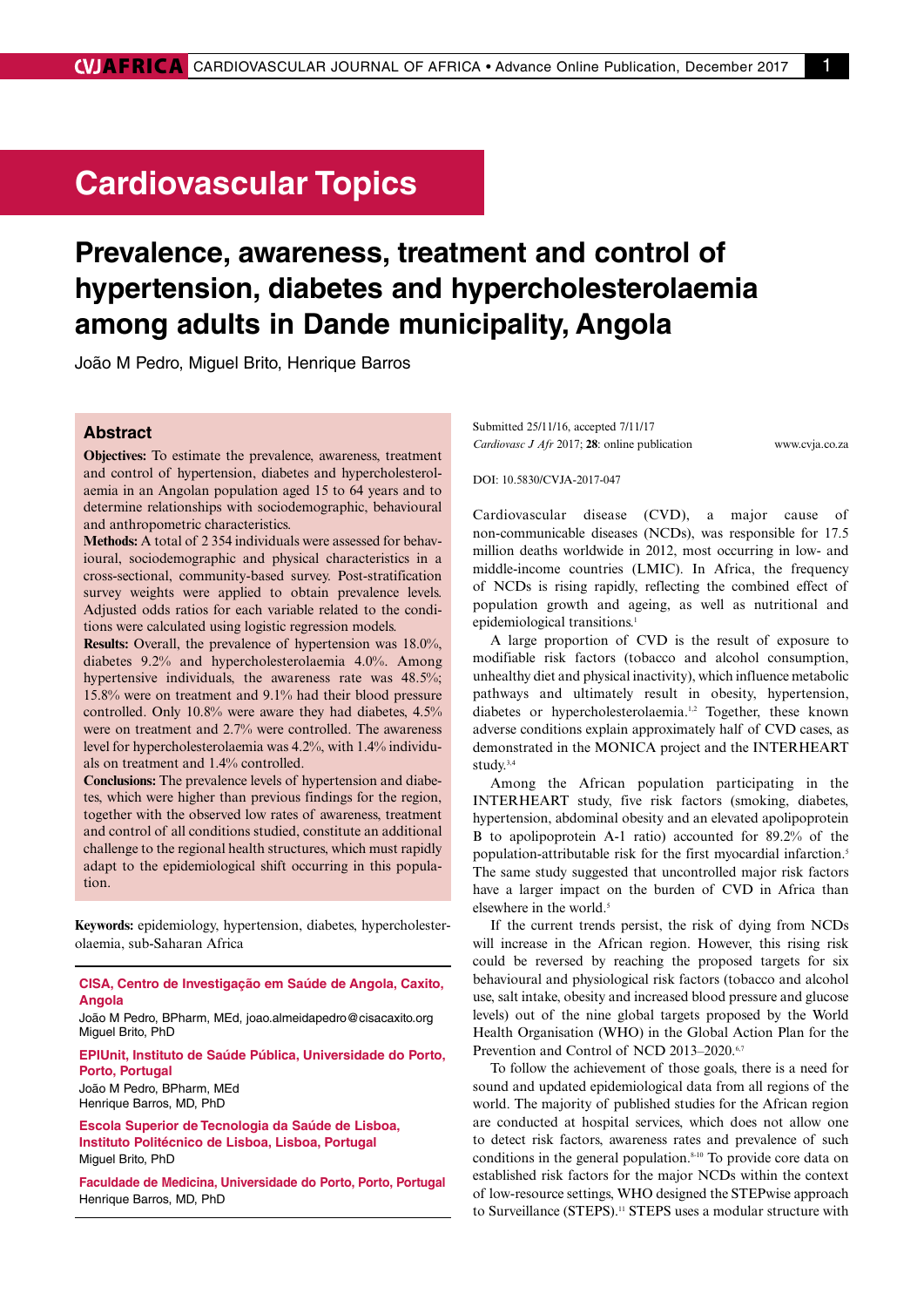standardised questions and protocols, allowing adjustment of its application and appropriate comparisons across surveys.<sup>11</sup>

In Angola, infectious disease and maternal and child healthrelated problems remain the major causes of morbidity and mortality.12 However, an increased burden of NCDs has been observed, particularly CVD, which was responsible for 9% of adult deaths in 2013.13 Beyond general vital statistics, specific epidemiological information on CVD risk factors in Angola is based on only four local studies published after 2000: a survey of 667 adult students of Health Sciences in Lubango (prevalence of hypertension of  $23.5\%$ ),<sup>14</sup> a study conducted among 615 active employees of the University Agostinho Neto, Luanda (prevalence of hypertension 45.2% and hypercholesterolaemia  $11.1\%$ ),<sup>15</sup> 1 464 participants surveyed in the Dande Health and Demographic Surveillance System (Dande-HDSS) catchment area  $(23\%$  prevalence of hypertension),<sup>16</sup> and a study of 421 subjects from a rural community of Angola (2.8% prevalence of diabetes).<sup>17</sup>

Building on the work carried out by Pires and colleagues,<sup>16</sup> and based on the STEPS methodology,<sup>11</sup> this study aimed to expand the sample population to the 15- to 24-year-old group, and to estimate the prevalence, awareness, treatment and control of hypertension, diabetes and hypercholesterolaemia, and its association with sociodemographic (gender, age, education and area of residence), behavioural (alcohol and tobacco consumption) and anthropometric [body mass index (BMI) and abdominal obesity] variables among 15- to 64-year-olds in the Dande-HDSS population.

#### **Methods**

A cross-sectional, community-based survey was conducted from September 2013 to March 2014 in the catchment area of the Dande-HDSS, located in Dande municipality of Bengo Province, Angola.18 A representative gender- and age-stratified random sample list of 3 515 individuals, aged between 15 and 64 years, was drawn, as described previously.19 Of these, we were able to examine 2 484 (70.7%) individuals, 750 (21.3%) were unreachable and 281 (8.0%) refused to participate, thus approaching the predicted non-participation rate of 30%.<sup>19</sup>

For analysis, we excluded participants with missing anthropometric values  $(n = 14)$  and pregnant women  $(n = 116)$ due to the fact that anthropometric parameters vary during pregnancy. Therefore 2 354 individuals (67.0%) were included in the final analysis.

Information on age, completed years of school education, alcohol and tobacco consumption, and the previous measurement of any of the conditions under investigation, were collected through a structured interview conducted by trained interviewers, following a previously published protocol for data collection based on the WHO STEPS manual version 3.0.11,19

For this analysis, age was categorised into five 10-year age groups: 15 to 24, 25 to 34, 35 to 44, 45 to 54 and 55 to 64 years old. Education was categorised according to the number of completed years of schooling: none, one to four years, five to nine years, and 10 years or more. Area of residence was classified as rural or urban, as previously described.18 Alcohol consumption was defined as none if participants reported no alcohol consumption; occasional if participants reported drinking alcohol two or less days per week; and frequent if drinking any alcohol three or more days per week. Current tobacco smokers were defined as participants who reported smoking at least one cigarette per day.

Previous measurements of blood pressure, and glucose or cholesterol levels in the last year were requested from all participants. In the case of a positive answer, participants were questioned about their awareness of a previous diagnosis of hypertension, diabetes or hypercholesterolaemia made by a healthcare worker. Any individual was considered under treatment if he/she indicated the use of a specific medication; a participant was considered controlled if they had a current normal value.

Certified health professionals conducted all anthropometric and clinical measurements, as described previously.19 Anthropometric measurements were performed with individuals wearing light clothing and no footwear, and an overnight fast was requested of all participants.

Body mass and height were measured using a digital scale SECA 803 (SECA United Kingdom, Birmingham, UK) and a portable stadiometer SECA 213 (SECA United Kingdom, Birmingham, UK). BMI was defined as the body mass (kg) divided by the square of the body height  $(m^2)$ , and further categorised according to WHO as underweight  $\left($  < 18.5 kg/m<sup>2</sup>), normal (18.5 to 24.99 kg/m<sup>2</sup>), overweight (25.0 to 29.99 kg/m<sup>2</sup>) and obese ( $\geq 30 \text{ kg/m}^2$ ).<sup>20</sup>

Waist and hip circumferences were measured using circumference tape SECA 203 (SECA United Kingdom, Birmingham, UK). The waist-to-hip ratio was calculated as the circumference of the waist (cm) to that of the hips (cm), and abdominal obesity was defined as waist-to-hip ratio  $\geq 0.9$  for men and  $\geq 0.85$  for women.<sup>21</sup>

Blood pressure was measured on the right arm with the automatic sphygmomanometer OMRON M6 Comfort (OMRON Healthcare Europe BV, Hoofddorp, The Netherlands), with the individual seated, and using an appropriate cuff size. Three readings were done at three-minute intervals. The mean value of the last two measurements was used to determine the blood pressure. Hypertension was defined as systolic blood pressure of  $\geq$  140 mmHg and/or diastolic blood pressure  $\geq$  90 mmHg and/ or use of antihypertensive drugs during the previous two weeks.<sup>22</sup>

Blood sugar was measured using a blood glucose meter ACCU-CHEK Aviva (Roche Diagnostic, Indianapolis, IN, USA) with ACCU-CHEK Aviva glucose reactive strips (Roche Diagnostic, Indianapolis, IN, USA). The definition of diabetes followed WHO diagnostic criteria of 126 mg/dl (6.9 mmol/l) glucose in a fasting blood sample,<sup>23</sup> and/or use of antidiabetic drugs during the previous two weeks.

Total cholesterol in the blood was measured using a point-ofcare device ACCUTREND Plus (Roche Diagnostic, Indianapolis, IN, USA) with ACCUTREND cholesterol reactive strips (Roche Diagnostic, Indianapolis, IN, USA). Hypercholesterolaemia was defined according to WHO diagnostic criteria for STEPS, with cholesterol  $\geq 240$  mg/dl (6.2 mmol/l) in a fasting blood sample,<sup>2,11</sup> and/or use of anticholesterol drugs during the previous two weeks.

All procedures performed in this study were in accordance with the standards of the ethics committee of the Angolan Ministry of Health and with the 1964 Helsinki declaration and its later amendments. Written informed consent was obtained from all individual participants included in the study (in the case of those under 18 years old, from their parent or legal guardian).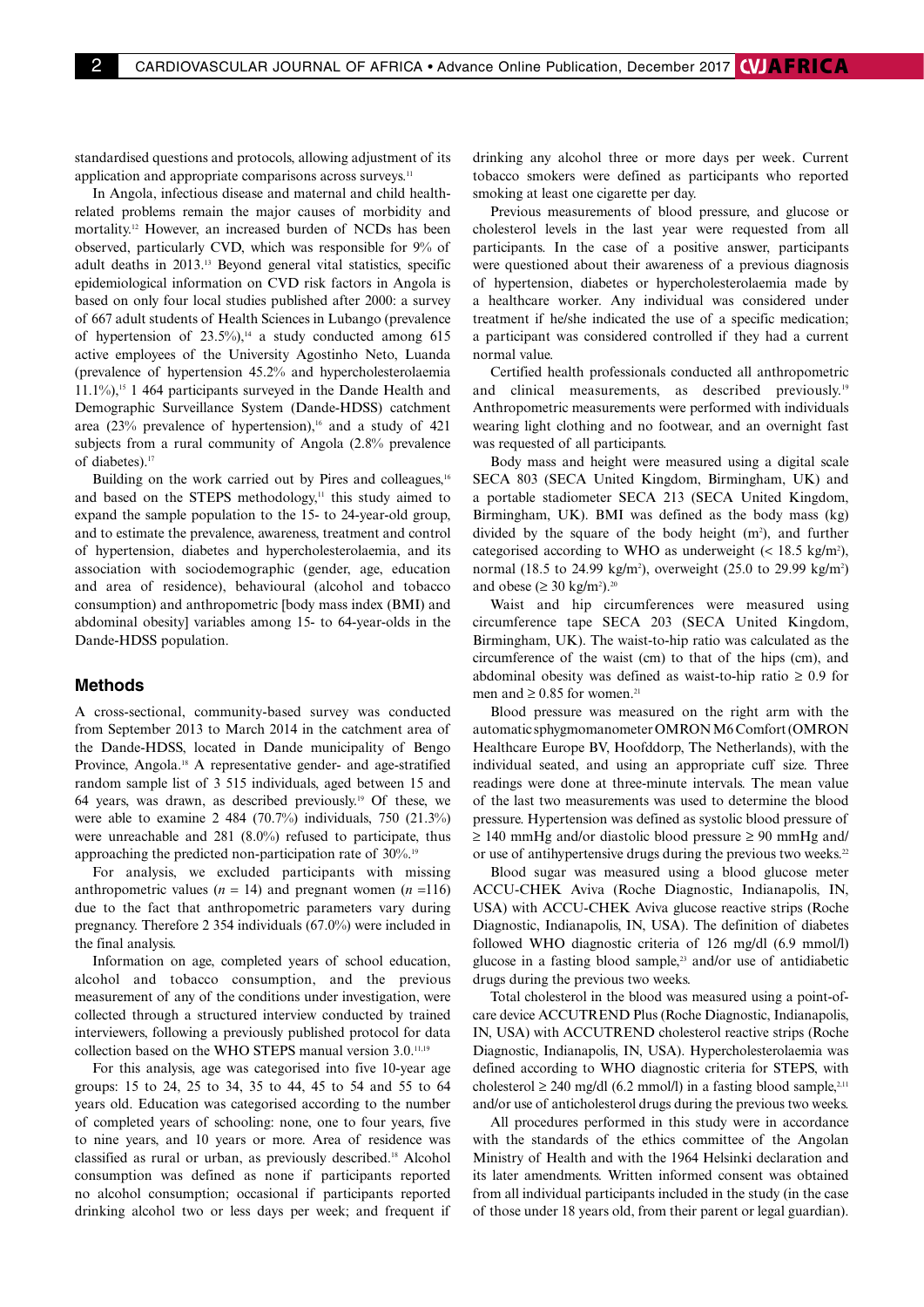#### **Statistical analysis**

delivered to each participant.

Data were double entered into a PostgreSQL® database and SPSS® version 22 (IBM Corp, Armonk, NY, USA) was used for statistical analysis. Post-stratification survey weights were calculated using the known gender and categorical age distribution of the Dande-HDSS population,<sup>17</sup> and these were used in all further calculations. Descriptive data are reported as absolute frequencies and percentages or means and standard deviations (SD), as appropriate.

regarding the fasting period and contact information, were

To facilitate comparisons with other studies, the prevalence of the three conditions under study was determined for three age groups: 15 to 64, 18 to 64 and 25 to 64 years. Logistic

| Table 1. Socio-demographic, anthropometric and behavioral<br>characteristics of the population (Caxito, 2016) |                                  |                                                             |                                    |  |  |  |  |  |
|---------------------------------------------------------------------------------------------------------------|----------------------------------|-------------------------------------------------------------|------------------------------------|--|--|--|--|--|
|                                                                                                               | All participants<br>$(n = 2354)$ | Female<br>$(n = 1222)$                                      | Male<br>$(n = 1 132)$              |  |  |  |  |  |
| Age (years) $(n = 2 354)$                                                                                     | % (95% CI)*                      | $\%$ (95% CI)* $\%$ (95% CI)*                               |                                    |  |  |  |  |  |
| $15 - 24$                                                                                                     |                                  | 36.2 (34.3-38.1) 30.1 (27.6-32.7) 42.7 (39.9-45.6)          |                                    |  |  |  |  |  |
| $25 - 34$                                                                                                     |                                  | $25.9(24.2-27.7)$ $25.4(23.0-27.9)$ $26.5(24.0-29.1)$       |                                    |  |  |  |  |  |
| $35 - 45$                                                                                                     |                                  | $16.1(14.7-17.6)$ $18.7(16.6-20.9)$ $13.3(11.5-15.4)$       |                                    |  |  |  |  |  |
| $45 - 54$                                                                                                     |                                  | $12.6(11.3-14.0)$ $15.3(13.4-17.4)$                         | $9.7(8.1-11.6)$                    |  |  |  |  |  |
| $55 - 64$                                                                                                     | $9.2(8.1-10.4)$                  | $10.6(9.0-12.4)$                                            | $7.8(6.3-9.5)$                     |  |  |  |  |  |
| Residence ( $n = 2,354$ )                                                                                     |                                  |                                                             |                                    |  |  |  |  |  |
| Urban                                                                                                         |                                  | $81.0(79.4 - 82.5)$ $81.2(78.9 - 83.3)$ $80.8(78.4 - 83.0)$ |                                    |  |  |  |  |  |
| Rural                                                                                                         |                                  | $19.0(17.5-20.6)$ $18.8(16.7-21.1)$ $19.2(17.0-21.6)$       |                                    |  |  |  |  |  |
| Education (years completed) $(n = 2, 348)$                                                                    |                                  |                                                             |                                    |  |  |  |  |  |
| None                                                                                                          |                                  | $9.3(8.2-10.5)$ $16.6(14.6-18.8)$ $1.4(0.9-2.3)$            |                                    |  |  |  |  |  |
| $1 - 4$                                                                                                       |                                  | 23.1 (21.5–24.9) 34.5 (31.9–37.2) 10.9 (9.2–12.8)           |                                    |  |  |  |  |  |
| $5 - 9$                                                                                                       |                                  | 42.2 (40.2–44.2) 35.7 (33.1–38.5) 49.2 (46.3–52.1)          |                                    |  |  |  |  |  |
| >10                                                                                                           |                                  | 25.4 (23.7–27.2) 13.1 (11.4–15.2) 38.5 (35.7–41.4)          |                                    |  |  |  |  |  |
| BMI class (kg/m <sup>2</sup> ) $(n = 2.354)$                                                                  |                                  |                                                             |                                    |  |  |  |  |  |
| Underweight $(< 18.5)$                                                                                        | $11.3(10.1-12.6)$                |                                                             | $10.2(8.7-12.1)$ $12.5(10.7-14.5)$ |  |  |  |  |  |
| Normal (18.5–24.9)                                                                                            |                                  | 66.1 (64.1–67.9) 58.7 (55.9–61.4) 74.0 (71.4–76.5)          |                                    |  |  |  |  |  |
| Overweight (25.0–29.9)                                                                                        |                                  | $15.8(14.4-17.3)$ $20.5(18.4-22.9)$ $10.7(9.0-12.6)$        |                                    |  |  |  |  |  |
| Obese ( $\geq$ 30)                                                                                            | $6.8(5.9-7.9)$                   | $10.6(9.0-12.4)$                                            | $2.8(2.0-4.0)$                     |  |  |  |  |  |
| Abdominal obesity ( $n = 2,354$ )                                                                             |                                  |                                                             |                                    |  |  |  |  |  |
| No                                                                                                            |                                  | 75.1 (73.3–76.8) 63.5 (60.8–66.2) 87.6 (85.6–89.4)          |                                    |  |  |  |  |  |
| Yes                                                                                                           |                                  | 24.9 (23.2-26.7) 36.5 (33.8-39.2) 12.4 (10.6-14.4)          |                                    |  |  |  |  |  |
| Tobacco smoking $(n = 2, 342)$                                                                                |                                  |                                                             |                                    |  |  |  |  |  |
| Non-current                                                                                                   |                                  | 93.8 (92.7–94.7) 97.3 (96.2–98.1) 90.0 (88.1–91.6)          |                                    |  |  |  |  |  |
| Current                                                                                                       | $6.2(5.3-7.3)$                   | $2.7(1.9-3.8)$                                              | $10.0(8.4 - 11.9)$                 |  |  |  |  |  |
| Alcohol consumption ( $n = 2$ 335)                                                                            |                                  |                                                             |                                    |  |  |  |  |  |
| No consumption                                                                                                |                                  | $63.8(61.8-65.7)$ $69.5(66.9-72.0)$ $57.6(54.7-60.4)$       |                                    |  |  |  |  |  |
| Occasional (< 3 days per week) 18.8 (17.2–20.4) 19.6 (17.5–21.9) 17.8 (15.7–20.2)                             |                                  |                                                             |                                    |  |  |  |  |  |
| Frequent ( $\geq$ 3 days per week)                                                                            |                                  | $17.5(16.0-19.1)$ $10.9(9.2-12.7)$ $24.6(22.2-27.2)$        |                                    |  |  |  |  |  |
| *Post-stratification weights used as described in the methods section.                                        |                                  |                                                             |                                    |  |  |  |  |  |

regression models were fitted to the categorical variable of age because of its known effect on hypertension, diabetes and hypercholesterolaemia. Gender-specific adjusted odds ratios (OR) were estimated for each variable (age, residence, education, BMI, abdominal obesity, tobacco and alcohol consumption) related to the conditions studied. A 95% confidence interval (95% CI) and a significance level of  $p < 0.05$  were set for all applicable determinations.

#### **Results**

The mean age of this population was 32.5 years (SD 13.6) with 63.0% ( $n = 1482$ ) women and the majority (81.0%) living in urban settings. Nearly 10% had never received any formal education, with men having completed more school years. Overall, almost a quarter of participants had abdominal obesity (36.5% of women and 12.4% of men), 6.8% were obese (10.6% of women and 2.8% of men), 6.2% were smokers (2.7% of women and 10.0% of men) and approximately two-fifths consumed alcohol occasionally or frequently, with a higher proportion of frequent drinkers among men (24.6 vs 10.9%) (Table 1).

The prevalence of hypertension in the general population was 18.0%, reaching 20.0% in those over 18 years of age, and 26.6% in those aged 25 to 64 years (Table 2). This prevalence was always higher among women than men, but with no statistically significant relationship (data not shown).

The overall prevalence of diabetes among participants aged 15 to 64 years was 9.2%; the prevalence among those over 18 years old was 9.8%, and 11.9% in those aged over 25 years (Table 2). Men had a higher OR than women for diabetes of 1.4 (95% CI: 1.0–1.8, data not shown).

Similar to that of hypertension and diabetes, the prevalence of hypercholesterolaemia was higher in the older age groups, with an estimated 5.5% in participants aged 25 to 64 years, and a lower prevalence of 4.0% in the overall population (Table 2). Women had an OR of 2.3 (95% CI: 1.3–4.0, data not show) for hypercholesterolaemia.

Only five participants (0.2%; 95% CI: 0.1–0.4, data not shown) presented all three conditions, but 22.0% (95% CI: 18.4–26.2, data not shown) of hypertensive participants had an associated condition, as did 37.2% (95% CI: 31.1–43.7, data not shown) of participants with diabetes and 47.9% (95% CI: 36.7–59.3, data not shown) of those with hypercholesterolaemia. The most common associations were hypertension and diabetes, present in 71 individuals (3.0%; 95% CI: 2.4–3.7, data not shown).

The prevalence of hypertension was higher in rural areas (26.9 vs 15.9% in urban areas) for both genders. Individuals with lower levels of education had a higher prevalence of hypertension, with women with no formal education presenting an OR for hypertension of 4.3 (Table 3).

| Table 2. Prevalence of hypertension, diabetes and hypercholesterolaemia by gender and age (Caxito, 2016) |                  |                 |                 |                 |                 |                 |                 |                 |                 |  |
|----------------------------------------------------------------------------------------------------------|------------------|-----------------|-----------------|-----------------|-----------------|-----------------|-----------------|-----------------|-----------------|--|
|                                                                                                          | All Participants |                 |                 |                 | Female          |                 |                 | Male            |                 |  |
|                                                                                                          | $15-64$ years    | $18-64$ years   | $25-64$ years   | $15-64$ years   | $18-64$ years   | $25-64$ years   | $15-64$ years   | $18-64$ years   | $25-64$ years   |  |
|                                                                                                          | $(n=2354)$       | $(n = 2 100)$   | $n = 1503$      | $(n=1222)$      | $(n = 1116)$    | $(n = 854)$     | $(n = 1132)$    | $(n = 984)$     | $(n = 649)$     |  |
| Hypertension, $\%$ (95 $\%$ CI)                                                                          | 18.0             | 20.0            | 26.6            | 20.0            | 21.8            | 27.8            | 15.9            | 18.1            | 25.1            |  |
|                                                                                                          | $(16.5 - 19.6)$  | $(18.4 - 21.8)$ | $(24.4 - 28.9)$ | $(17.8 - 22.3)$ | $(19.5 - 24.3)$ | $(24.9 - 30.8)$ | $(13.9 - 18.1)$ | $(15.8 - 20.6)$ | $(21.9 - 28.6)$ |  |
| Diabetes, $\%$ (95 $\%$ CI)                                                                              | 9.2              | 9.8             | 11.9            | 8.9             | 9.3             | 10.8            | 9.6             | 10.4            | 13.5            |  |
|                                                                                                          | $(8.1 - 10.4)$   | $(8.6 - 11.2)$  | $(10.3 - 13.6)$ | $(7.4 - 10.6)$  | $(7.8 - 11.2)$  | $(8.9 - 13.0)$  | $(8.0 - 11.4)$  | (8.7–12.5)      | $(11.0 - 16.3)$ |  |
| Hypercholesterolaemia, %                                                                                 | 4.0              | 4.4             | 5.5             | 5.6             | 6.0             | 7.4             | 2.0             | 2.4             | 2.9             |  |
| $(95\% \text{ CI})$                                                                                      | $(3.2 - 5.0)$    | $(3.5 - 5.5)$   | $(4.4 - 6.9)$   | $(4.3 - 7.2)$   | $(4.7 - 7.8)$   | $(5.7 - 9.5)$   | $(1.2 - 3.2)$   | $(1.5-3.8)$     | $(1.8 - 4.8)$   |  |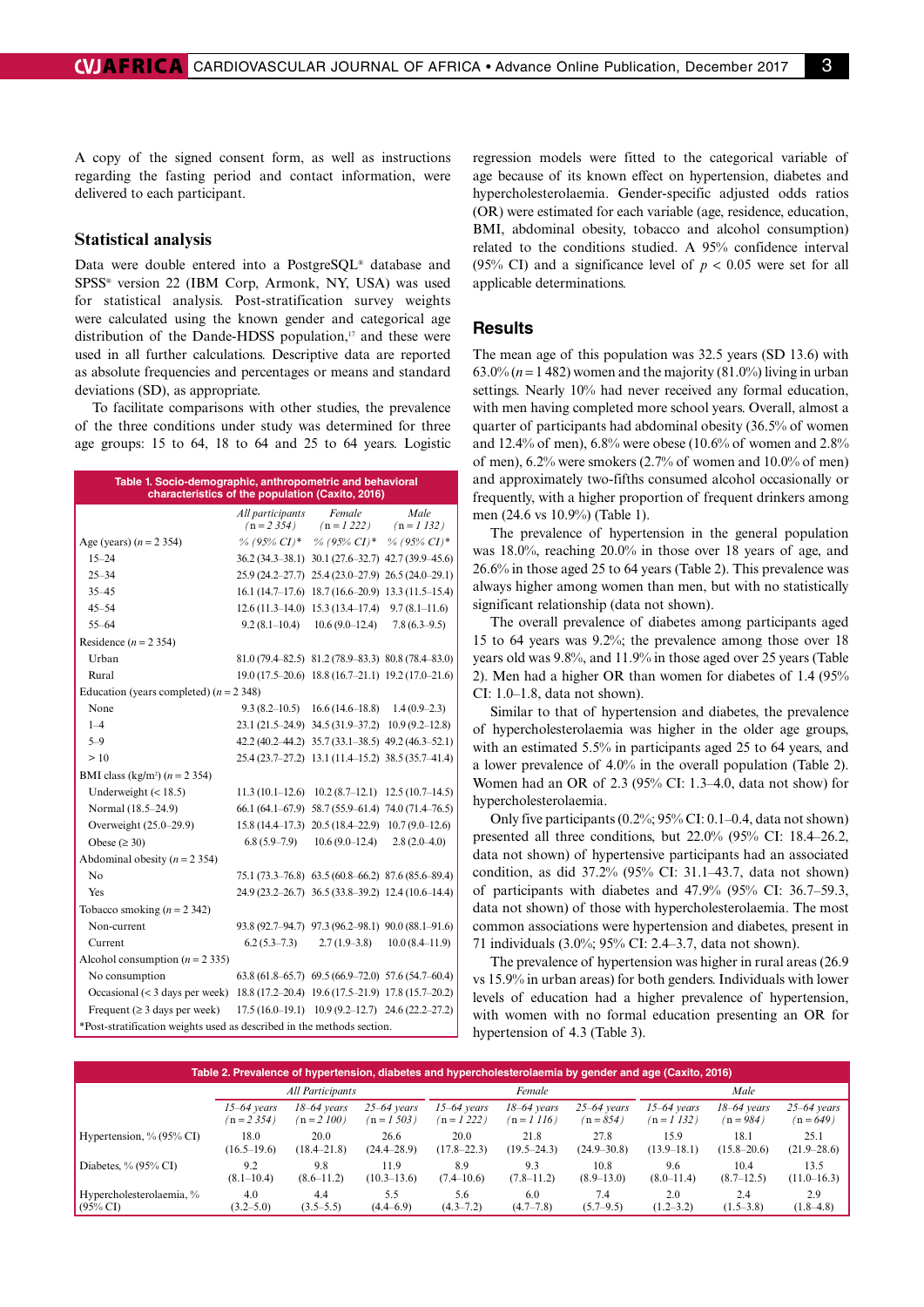| Table 3. Prevalence of hypertension and relation with other factors by gender (Caxito, 2016)                                                        |                                  |                              |                                                        |                              |                                                        |  |  |  |
|-----------------------------------------------------------------------------------------------------------------------------------------------------|----------------------------------|------------------------------|--------------------------------------------------------|------------------------------|--------------------------------------------------------|--|--|--|
|                                                                                                                                                     | All Participants<br>$(n = 2354)$ |                              | Female<br>$(n = 1222)$                                 |                              | Male<br>$(n = 1 132)$                                  |  |  |  |
| Associated factor                                                                                                                                   | Prevalence<br>$\%$ (95% CI)*     | Prevalence<br>$\%$ (95% CI)* | Adjusted $OR^{\mathsf{a},\mathsf{b}}$<br>$(95\% CI)^*$ | Prevalence<br>$\%$ (95% CI)* | Adjusted $OR^{\mathsf{a},\mathsf{b}}$<br>$(95\% CI)^*$ |  |  |  |
| Total                                                                                                                                               | $18.0(16.5-19.6)$                | $20.0(17.8-22.3)$            |                                                        | $15.9(13.9-18.1)$            |                                                        |  |  |  |
| Age (years)                                                                                                                                         |                                  |                              |                                                        |                              |                                                        |  |  |  |
| $15 - 24$                                                                                                                                           | $2.8(1.9-4.2)$                   | $1.9(0.9-3.9)$               | $\mathbf{1}$                                           | $3.5(2.2-5.6)$               | $\mathbf{1}$                                           |  |  |  |
| $25 - 34$                                                                                                                                           | $12.3(9.9-15.2)$                 | $10.6(7.7-14.6)$             | $6.6(2.8-15.4)$                                        | $14.3(10.8-18.8)$            | $4.6(2.6 - 8.2)$                                       |  |  |  |
| $35 - 44$                                                                                                                                           | $25.6(21.5 - 72.0)$              | $26.8(21.4-32.9)$            | $20.3(8.9 - 46.5)$                                     | 23.8 (17.7-31.2)             | $8.7(4.7-16.0)$                                        |  |  |  |
| $45 - 54$                                                                                                                                           | 38.7 (33.4-44.4)                 | $39.6(32.8-39.6)$            | $36.6(16.0 - 83.8)$                                    | $37.3(28.8 - 46.6)$          | $16.2(8.7-30.0)$                                       |  |  |  |
| $55 - 64$                                                                                                                                           | $51.6(45.0 - 58.2)$              | 53.5 (44.9-61.9)             | $63.4(27.1 - 147.9)$                                   | $48.9(38.7-59.1)$            | $26.4(13.9-50.0)$                                      |  |  |  |
| Residence                                                                                                                                           |                                  |                              |                                                        |                              |                                                        |  |  |  |
| Urban                                                                                                                                               | $15.9(14.3-17.6)$                | $17.6(15.3-20.1)$            |                                                        | $14.0(11.9-16.4)$            |                                                        |  |  |  |
| Rural                                                                                                                                               | $26.9(23.0-31.2)$                | $30.0(24.4 - 36.2)$          |                                                        | $23.5(18.4-29.6)$            |                                                        |  |  |  |
| Education (years completed)                                                                                                                         |                                  |                              |                                                        |                              |                                                        |  |  |  |
| None                                                                                                                                                | $45.4(38.9 - 52.0)$              | $45.5(38.8 - 52.4)$          | $4.3(1.8-10.2)$                                        | $46.7(24.8 - 69.9)$          | $2.0(0.6-6.5)$                                         |  |  |  |
| $1 - 4$                                                                                                                                             | 24.9 (21.4-28.7)                 | $23.3(19.5-27.6)$            | $2.4(1.0-5.4)$                                         | $29.8(22.5 - 38.4)$          | $0.8(0.5-1.5)$                                         |  |  |  |
| $5 - 9$                                                                                                                                             | $12.7(10.8-14.9)$                | $10.3(7.8-13.6)$             | $2.2(0.9-5.1)$                                         | $14.5(11.8-17.7)$            | $0.9(0.6-1.4)$                                         |  |  |  |
| >10                                                                                                                                                 | $10.4(8.2-13.1)$                 | $4.4(2.1 - 8.8)$             | 1                                                      | $12.6(9.8-16.1)$             | $\mathbf{1}$                                           |  |  |  |
| BMI class $(kg/m2)$                                                                                                                                 |                                  |                              |                                                        |                              |                                                        |  |  |  |
| Underweight $(< 18.5)$                                                                                                                              | $11.0(7.8-15.3)$                 | $12.9(8.1-19.0)$             | 1                                                      | $9.3(5.5-15.2)$              | $\mathbf{1}$                                           |  |  |  |
| Normal (18.5-24.9)                                                                                                                                  | $15.2(13.5-17.1)$                | $17.0(14.4 - 19.9)$          | $1.1(0.6-2.1)$                                         | $13.7(11.5-16.2)$            | $1.3(0.7-2.5)$                                         |  |  |  |
| Overweight (25.0-29.9)                                                                                                                              | $25.8(21.6-30.5)$                | $23.9(19.0-29.5)$            | $1.2(0.6-2.3)$                                         | $29.2(21.8-37.8)$            | $2.2(1.1-4.7)$                                         |  |  |  |
| Obese ( $\geq 30$ )                                                                                                                                 | $37.3(30.2 - 45.0)$              | 34.9 (27.2-43.4)             | $2.0(1.0-4.1)$                                         | $48.5(32.5 - 64.8)$          | $5.1(1.9-13.4)$                                        |  |  |  |
| Abdominal obesity                                                                                                                                   |                                  |                              |                                                        |                              |                                                        |  |  |  |
| No                                                                                                                                                  | $12.1(10.6-13.7)$                | $12.6(10.5-15.2)$            | 1                                                      | $11.6(9.7-13.7)$             | 1                                                      |  |  |  |
| Yes                                                                                                                                                 | $35.7(31.9-39.6)$                | $32.5(28.3 - 37.0)$          | $1.6(1.2-2.3)$                                         | $45.7(37.7-54.0)$            | $2.8(1.8-4.3)$                                         |  |  |  |
| Tobacco smoking                                                                                                                                     |                                  |                              |                                                        |                              |                                                        |  |  |  |
| Non-current                                                                                                                                         | $17.3(15.8-18.9)$                | $18.9(16.7-21.2)$            |                                                        | $15.5(13.4 - 17.8)$          |                                                        |  |  |  |
| Current                                                                                                                                             | $26.7(20.2 - 34.4)$              | $50.0(34.1-65.9)$            |                                                        | $20.4(14.0-28.7)$            |                                                        |  |  |  |
| Alcohol consumption                                                                                                                                 |                                  |                              |                                                        |                              |                                                        |  |  |  |
| No consumpion                                                                                                                                       | $14.2(12.6-16.1)$                | $18.1(15.7-20.9)$            | $\mathbf{1}$                                           | $9.1(7.2 - 11.6)$            | $\mathbf{1}$                                           |  |  |  |
| Occasional $(< 3$ days per week)                                                                                                                    | $23.5(19.8-23.5)$                | $21.4(16.7-27.1)$            | $0.9(0.6-1.4)$                                         | $26.0(20.4-32.5)$            | $2.5(1.6-4.0)$                                         |  |  |  |
| Frequent ( $\geq$ 3 days per week)                                                                                                                  | $25.5(21.5-25.5)$                | $28.0(21.1-36.2)$            | $1.7(1.1-2.7)$                                         | 24.3 (19.6-29.7)             | $2.5(1.7-3.9)$                                         |  |  |  |
| *Post-stratification weights used as described in the methods section.<br>$A$ Adjusted for age (categorical: 15–23, 25–34, 35–44, 45–54, and 55–64) |                                  |                              |                                                        |                              |                                                        |  |  |  |

Adjusted for age (categorical: 15–23, 25–34, 35–44, 45–54, and 55–64). b Only variables with relations with statistical significance shown.

Hypertension was higher among the obese (34.9% of women and 48.5% of men) and individuals with abdominal obesity (32.5% of women and 45.7% of men), with a higher OR in men for both conditions (Table 3). Hypertension prevalence was also higher among current smokers (50.0% in women and 20.4% in men) and frequent alcohol drinkers (28.0% in women and 24.3% in men). Men presented a higher OR for hypertension than women, related to the consumption of alcohol (Table 3).

Residents in urban areas presented a higher prevalence of diabetes, with a significantly higher OR for diabetes in men. Participants with lower education levels had a higher prevalence of diabetes, but without statistical significance (Table 4).

With regard to anthropometric variables, there was a higher prevalence of diabetes among obese participants (17.1% in women and 24.2% in men) and those with abdominal obesity  $(8.8\%$  in women and 24.3% in men). Men with obesity  $(2.4)$ vs underweight) and abdominal obesity (2.3 vs no abdominal obesity) presented higher ORs for diabetes than women (2.1 for obese vs underweight and 1.5 for abdominal obesity) (Table 4).

For current smokers and occasional consumers of alcohol the prevalence of diabetes was higher, but with no significant relationship (Table 4). No significant relationships were found with education, residence, BMI, abdominal obesity, tobacco smoking and alcohol consumption; however, the prevalence

of hypercholesterolaemia was higher among less educated individuals, the obese, smokers and frequent alcohol drinkers (Table 5).

The majority of the population  $(61.5\%; n = 1, 460)$  reported previous measures of blood pressure, and nearly half (48.5%) of the hypertensive participants were aware of their condition. Only 32.5% of the aware hypertensive participants were on treatment and 57.7% of them had their blood pressure controlled. This represented only 9.1% of all hypertensive participants (Fig. 1).

Only 7.3%  $(n = 172)$  of the population reported previous measurement of glycaemia, with a low awareness rate of 10.8% among participants with diabetes in this study. Of the aware participants, 41.7% were receiving treatment (4.5% of all hyperglycaemic participants) and 60.0% had a controlled blood sugar level (Fig. 1). Only  $2.9\%$  ( $n = 68$ ) of participants reported previous measures of cholesterolaemia and only 4.2% of individuals with hypercholesterolaemia were aware of their condition (Fig. 1).

The hypertension awareness rate was higher among women (62.7%; 95% CI: 55.9–69.0) and older participants, without a difference regarding education level (Table 6). The diabetes awareness rate was higher among men (58.3%; 95% CI: 38.8– 75.5), older participants and those with higher education levels (Table 7). The hypercholesterolaemia awareness rate was higher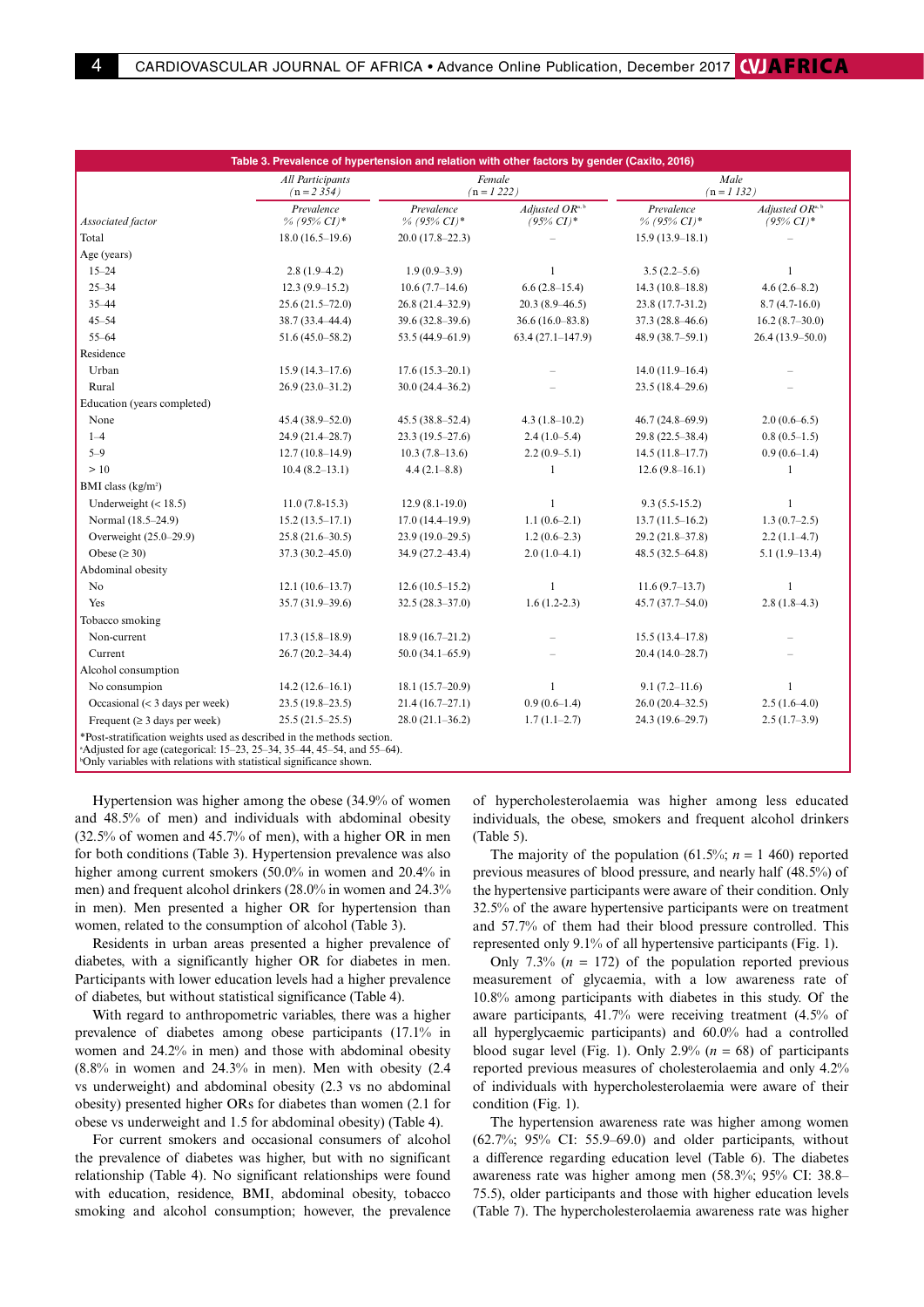| Table 4. Prevalence of diabetes and relation with other factors by gender (Caxito, 2016) |                                    |                              |                                |                              |                                 |  |  |  |  |
|------------------------------------------------------------------------------------------|------------------------------------|------------------------------|--------------------------------|------------------------------|---------------------------------|--|--|--|--|
|                                                                                          | All participants<br>$(n = 2, 348)$ | Female<br>$(n = 1220)$       |                                | Male<br>$(n = 1 128)$        |                                 |  |  |  |  |
| Associated factor                                                                        | Prevalence<br>$\%$ (95% CI)*       | Prevalence<br>$\%$ (95% CI)* | Adjusted ORa,b<br>$(95\% CI)*$ | Prevalence<br>% (95% $CI$ )* | Adjusted ORa,b<br>$(95\% CI)^*$ |  |  |  |  |
| Total                                                                                    | $9.2(8.1-10.4)$                    | $8.9(7.4 - 10.6)$            | 1                              | $9.6(8.0 - 11.4)$            | $1.4(1.0-1.8)$                  |  |  |  |  |
| Age (years)                                                                              |                                    |                              |                                |                              |                                 |  |  |  |  |
| $15 - 24$                                                                                | $4.4(3.2 - 6.0)$                   | $4.4(2.7-7.0)$               | $\mathbf{1}$                   | $4.4(2.9-6.6)$               | $\mathbf{1}$                    |  |  |  |  |
| $25 - 34$                                                                                | $5.6(4.0-7.7)$                     | $3.2(1.8-5.9)$               | $0.8(0.3-1.7)$                 | $8.0(5.4 - 11.6)$            | $1.9(1.0-3.5)$                  |  |  |  |  |
| $35 - 44$                                                                                | $13.2(10.2 - 17.0)$                | $12.7(9.0 - 17.7)$           | $3.3(1.7-6.2)$                 | $13.9(9.3-20.3)$             | $3.4(1.8-6.5)$                  |  |  |  |  |
| $45 - 54$                                                                                | $19.3(15.2 - 24.2)$                | $17.6(12.9-23.7)$            | $4.8(2.6-9.0)$                 | $22.2(15.4 - 30.9)$          | $6.2(3.3-11.6)$                 |  |  |  |  |
| $55 - 64$                                                                                | $17.2(12.8-22.8)$                  | $15.5(10.3-22.7)$            | $4.0(2.0-8.0)$                 | $20.7(13.5-30.4)$            | $5.6(2.8-11.0)$                 |  |  |  |  |
| Residence                                                                                |                                    |                              |                                |                              |                                 |  |  |  |  |
| Urban                                                                                    | $9.8(8.5 - 11.2)$                  | $9.2(7.5-11.1)$              | $1.6(0.9-2.8)$                 | $10.4(8.6-12.6)$             | $2.6(1.4-4.9)$                  |  |  |  |  |
| Rural                                                                                    | $6.8(4.8-9.5)$                     | $7.4(4.7-11.6)$              | $\mathbf{1}$                   | $6.0(3.6-10.1)$              | $\mathbf{1}$                    |  |  |  |  |
| Education (years completed)                                                              |                                    |                              |                                |                              |                                 |  |  |  |  |
| None                                                                                     | $11.5(7.9-16.5)$                   | $11.9(8.1-17.1)$             |                                | $6.7(1.2-29.8)$              |                                 |  |  |  |  |
| $1 - 4$                                                                                  | $11.7(9.2 - 14.6)$                 | $10.0(7.5-13.3)$             |                                | 17.2 (11.5-24.9)             |                                 |  |  |  |  |
| $5 - 9$                                                                                  | $8.3(6.7-10.1)$                    | $7.1(5.1-9.9)$               |                                | $9.0(6.9-11.6)$              |                                 |  |  |  |  |
| >10                                                                                      | $7.7(5.9-10.2)$                    | $6.2(3.4-11.1)$              |                                | $8.3(6.1 - 11.3)$            |                                 |  |  |  |  |
| BMI class $(kg/m2)$                                                                      |                                    |                              |                                |                              |                                 |  |  |  |  |
| Underweight $(< 18.5)$                                                                   | $7.5(4.9-11.4)$                    | $4.0(1.7-9.0)$               | 1                              | $10.7(6.6 - 16.9)$           | 1                               |  |  |  |  |
| Normal (18.5-24.9)                                                                       | $7.8(6.6-9.2)$                     | $7.7(5.9-9.9)$               | $2.0(0.7-5.1)$                 | $7.9(6.3-9.9)$               | $0.7(0.4-1.2)$                  |  |  |  |  |
| Overweight (25.0-29.9)                                                                   | $12.4(9.4-16.1)$                   | $10.4(7.2 - 14.7)$           | $2.4(0.9-6.5)$                 | $16.5(11.0-24.2)$            | $1.1(0.5-2.3)$                  |  |  |  |  |
| Obese ( $\geq$ 30)                                                                       | $18.6(13.4 - 25.4)$                | $17.1(11.5-24.5)$            | $3.9(1.4-11.1)$                | 24.2 (12.8-41.0)             | $1.7(0.6-4.5)$                  |  |  |  |  |
| Abdominal obesity                                                                        |                                    |                              |                                |                              |                                 |  |  |  |  |
| No                                                                                       | $7.0(5.9-8.3)$                     | $3.5(2.3-5.2)$               | $\mathbf{1}$                   | $7.5(6.0-9.3)$               | $\mathbf{1}$                    |  |  |  |  |
| Yes                                                                                      | $15.9(13.1-19.0)$                  | $8.8(6.4-12.2)$              | $1.5(1.0-2.3)$                 | 24.3 (17.9-32.0)             | $2.3(1.4-3.8)$                  |  |  |  |  |
| Tobacco smoking                                                                          |                                    |                              |                                |                              |                                 |  |  |  |  |
| Non-current                                                                              | $8.8(7.6-10.0)$                    | $8.6(7.2 - 10.4)$            |                                | $8.9(7.3-10.8)$              |                                 |  |  |  |  |
| Current                                                                                  | $14.4(9.6-21.0)$                   | $17.6(8.3 - 33.5)$           |                                | $13.3(8.2 - 20.8)$           |                                 |  |  |  |  |
| Alcohol consumption                                                                      |                                    |                              |                                |                              |                                 |  |  |  |  |
| No consumption                                                                           | $8.9(7.6 - 10.5)$                  | $8.7(6.9-10.8)$              |                                | $9.2(7.2 - 11.7)$            |                                 |  |  |  |  |
| Occasional $(< 3$ days per week)                                                         | $10.5(8.0-13.7)$                   | $10.1(6.9-14.6)$             |                                | $11.0(7.4-16.1)$             |                                 |  |  |  |  |
| Frequent ( $\geq$ 3 days per week)                                                       | $8.8(6.4 - 12.0)$                  | $8.3(4.7-14.3)$              |                                | $9.1(6.2 - 13.0)$            |                                 |  |  |  |  |
| *Post-stratification weights used as described in the methods section.                   |                                    |                              |                                |                              |                                 |  |  |  |  |

a Adjusted for age (categorical: 15–23, 25–34, 35–44, 45–54, and 55–64).

b Only variables with relations with statistical significance shown.



**Fig. 1.** Frequencies, awareness, treatment and control of hypertension, diabetes and hypercholesterolaemia.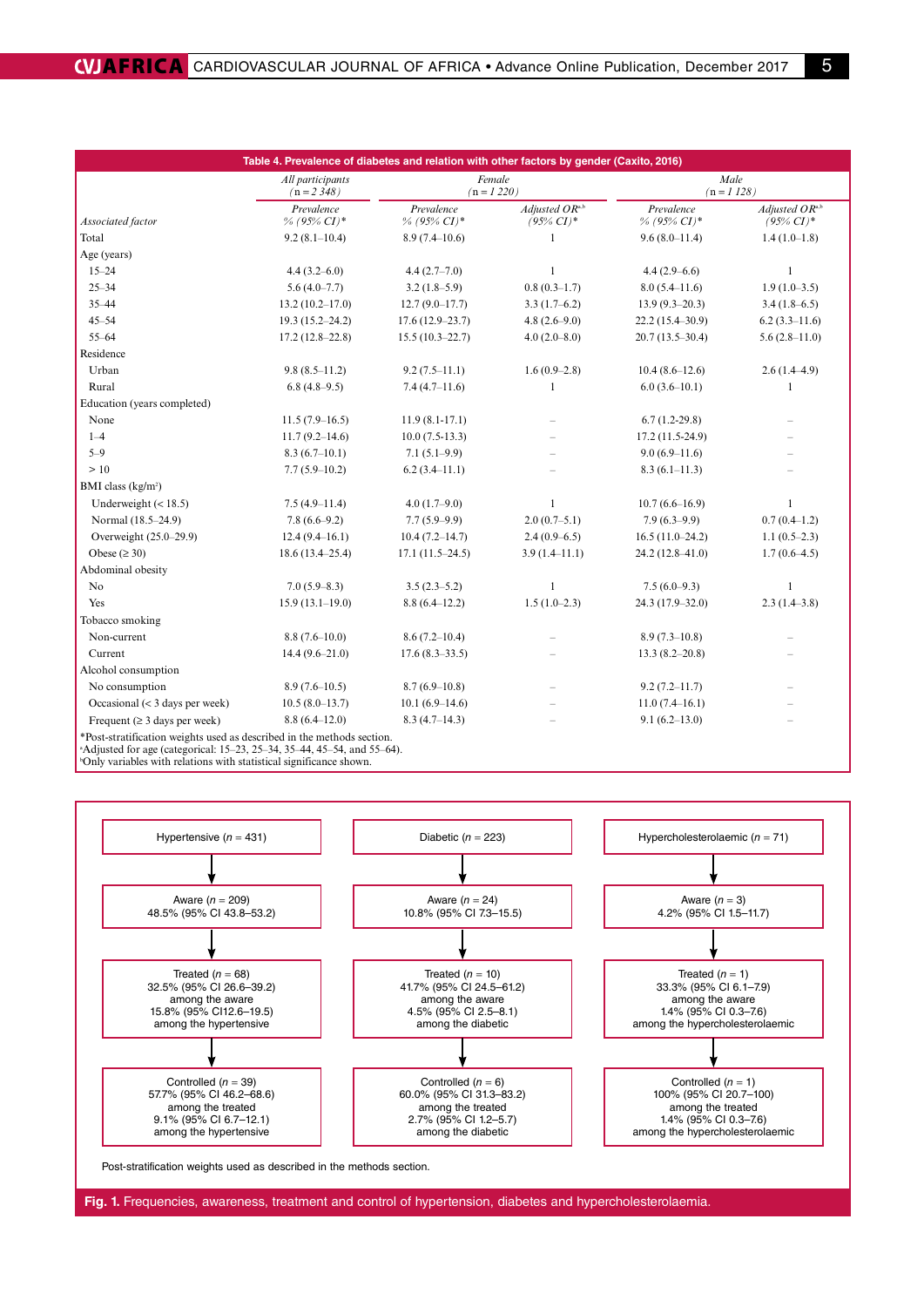| Table 5. Prevalence of hypercholesterolaemia and relation with other factors by gender (Caxito, 2016)                                                         |                                  |                           |                                    |                              |                                             |  |  |  |
|---------------------------------------------------------------------------------------------------------------------------------------------------------------|----------------------------------|---------------------------|------------------------------------|------------------------------|---------------------------------------------|--|--|--|
|                                                                                                                                                               | All participants<br>$(n = 1781)$ |                           | Female<br>$(n = 978)$              |                              | Male<br>$(n = 803)$                         |  |  |  |
| Associated factor                                                                                                                                             | Prevalence<br>$\%$ (95% CI)*     | Prevalence<br>% (95% CI)* | Adjusted $OR^a$ ,<br>$(95\% CI)^*$ | Prevalence<br>% (95% $CI$ )* | Adjusted $OR^{\text{a,b}}$<br>$(95\% CI)^*$ |  |  |  |
| Total                                                                                                                                                         | $4.0(3.2 - 5.0)$                 | $5.6(4.3-7.2)$            | $2.3(1.3-4.0)$                     | $2.0(1.2-3.2)$               | $\mathbf{1}$                                |  |  |  |
| Age (years)                                                                                                                                                   |                                  |                           |                                    |                              |                                             |  |  |  |
| $15 - 24$                                                                                                                                                     | $0.7(0.3-1.8)$                   | $1.1(0.4-3.2)$            | $\mathbf{1}$                       | $0.3(0.1-1.9)$               | $\mathbf{1}$                                |  |  |  |
| $25 - 34$                                                                                                                                                     | $2.5(1.4-4.3)$                   | $2.8(1.4-5.7)$            | $2.6(0.6-10.8)$                    | $2.5(1.1-5.3)$               | $5.0(0.8-31.6)$                             |  |  |  |
| $35 - 44$                                                                                                                                                     | $3.6(2.0-6.4)$                   | $5.4(2.9-9.6)$            | $5.2(1.4-20.0)$                    | $0.9(0.2 - 4.7)$             | $2.1(0.2 - 24.4)$                           |  |  |  |
| $45 - 54$                                                                                                                                                     | $9.4(6.3-13.7)$                  | $10.8(6.9 - 16.7)$        | $11.9(3.30-42.7)$                  | $5.7(2.5-12.8)$              | $13.7(2.1 - 88.1)$                          |  |  |  |
| $55 - 64$                                                                                                                                                     | $11.4(7.6-16.8)$                 | $15.4(10.0-23.0)$         | $17.2(4.8 - 61.9)$                 | $4.5(1.6-12.5)$              | $9.0(1.2-69.5)$                             |  |  |  |
| Residence                                                                                                                                                     |                                  |                           |                                    |                              |                                             |  |  |  |
| Urban                                                                                                                                                         | $3.9(3.0-5.0)$                   | $5.6(4.2 - 7.4)$          |                                    | $1.8(1.0-3.2)$               |                                             |  |  |  |
| Rural                                                                                                                                                         | $4.2(2.5-7.0)$                   | $5.3(2.8-9.8)$            |                                    | $3.5(1.5-7.9)$               |                                             |  |  |  |
| Education (years completed)                                                                                                                                   |                                  |                           |                                    |                              |                                             |  |  |  |
| None                                                                                                                                                          | $10.8(7.0 - 16.2)$               | $10.7(6.9-16.3)$          |                                    | $11.1(2.0-43.5)$             |                                             |  |  |  |
| $1 - 4$                                                                                                                                                       | $5.7(3.9-8.3)$                   | $6.4(4.3-9.5)$            |                                    | $2.5(0.7-8.8)$               |                                             |  |  |  |
| $5 - 9$                                                                                                                                                       | $2.6(1.7-4.1)$                   | $3.3(1.9-5.9)$            |                                    | $2.0(1.0-3.9)$               |                                             |  |  |  |
| >10                                                                                                                                                           | $2.0(1.0-3.7)$                   | $2.3(0.8-6.5)$            |                                    | $1.9(0.9-4.0)$               |                                             |  |  |  |
| BMI class (kg/m <sup>2</sup> )                                                                                                                                |                                  |                           |                                    |                              |                                             |  |  |  |
| Underweight $(\langle 18.5)$                                                                                                                                  | $2.3(0.9-5.7)$                   | $3.2(1.1-9.1)$            |                                    | $1.2(0.2-6.5)$               |                                             |  |  |  |
| Normal (18.5-24.9)                                                                                                                                            | $3.5(2.6-4.7)$                   | $5.1(3.6-7.3)$            |                                    | $1.9(1.1-3.3)$               |                                             |  |  |  |
| Overweight (25.0-29.9)                                                                                                                                        | $5.3(3.3-8.3)$                   | $6.0(3.6-10.1)$           |                                    | $3.8(1.5-9.3)$               |                                             |  |  |  |
| Obese $(\geq 30)$                                                                                                                                             | $6.7(3.5-12.2)$                  | $8.6(4.6-15.5)$           |                                    | $\_^{\rm a}$                 |                                             |  |  |  |
| Abdominal obesity                                                                                                                                             |                                  |                           |                                    |                              |                                             |  |  |  |
| No                                                                                                                                                            | $2.4(1.7-3.4)$                   | $3.5(2.3-5.2)$            |                                    | $1.5(0.8-2.7)$               |                                             |  |  |  |
| Yes                                                                                                                                                           | $8.1(6.0-10.9)$                  | $8.8(6.4 - 12.2)$         |                                    | $5.9(2.9-11.6)$              |                                             |  |  |  |
| Tobacco smoking                                                                                                                                               |                                  |                           |                                    |                              |                                             |  |  |  |
| Non-current                                                                                                                                                   | $3.7(2.9-4.8)$                   | $5.1(3.9-6.7)$            |                                    | $2.0(1.2-3.3)$               |                                             |  |  |  |
| Current                                                                                                                                                       | $6.4(3.1-12.6)$                  | $17.9(7.9-35.6)$          |                                    | $2.5(0.7-8.6)$               |                                             |  |  |  |
| Alcohol consumption                                                                                                                                           |                                  |                           |                                    |                              |                                             |  |  |  |
| No consumption                                                                                                                                                | $4.3(3.2 - 5.6)$                 | $5.7(4.2 - 7.7)$          |                                    | $2.2(1.2-4.1)$               |                                             |  |  |  |
| Occasional $(<$ 3 days per week)                                                                                                                              | $2.7(1.4-5.0)$                   | $4.6(2.5-8.6)$            |                                    | $\equiv$                     |                                             |  |  |  |
| Frequent ( $\geq 3$ days per week)                                                                                                                            | $3.9(2.2 - 6.7)$                 | $5.6(2.6-11.6)$           |                                    | $2.5(1.1-5.7)$               |                                             |  |  |  |
| *Post-stratification weights used as described in the methods section.<br><sup>a</sup> Adjusted for age (categorical: 15–23, 25–34, 35–44, 45–54, and 55–64). |                                  |                           |                                    |                              |                                             |  |  |  |

Adjusted for age (categorical: 15–23, 25–34, 35–44, 45–54, and 55–64). b Only variables with relations with statistical significance shown. c No cases in this category.

| Table 6. Awareness, treatment and control rates of hypertension by gender (Caxito, 2016) |                         |                         |                         |                         |                                   |                                    |                         |                                   |                         |
|------------------------------------------------------------------------------------------|-------------------------|-------------------------|-------------------------|-------------------------|-----------------------------------|------------------------------------|-------------------------|-----------------------------------|-------------------------|
|                                                                                          |                         | Awareness               |                         |                         | Treatment                         |                                    |                         | Control                           |                         |
|                                                                                          | <i>All</i> $(n = 209)$  | Female $(n = 131)$      | Male $(n = 78)$         | All $(n=68)$            | Female $(n = 41)$ Male $(n = 27)$ |                                    | All $(n=39)$            | Female $(n = 25)$ Male $(n = 14)$ |                         |
|                                                                                          | $\%$ (95% CI)           | $\%$ (95% CI)           | $\%$ (95% CI)           | $\%$ (95% CI)           | $\%$ (95% CI)                     | $\%$ (95% CI)                      | $\%$ (95% CI)           | $\%$ (95% CI)                     | $\%$ (95% CI)           |
| Education (years)<br>completed)                                                          |                         |                         |                         |                         |                                   |                                    |                         |                                   |                         |
| none                                                                                     | 21.5<br>$(16.5 - 27.6)$ | 34.4<br>$(26.8 - 42.8)$ | $\mathbf{0}$            | 17.6<br>$(10.4 - 28.4)$ | 26.8<br>$(15.7 - 41.9)$           | 3.7<br>$(0.7-18.3)$                | 10.3<br>$(4.1 - 23.6)$  | 16.0<br>$(6.4 - 34.7)$            | $\mathbf{0}$            |
| $1 - 4$                                                                                  | 31.1<br>$(25.2 - 37.7)$ | 40.5<br>$(32.4 - 49.0)$ | 15.4<br>$(9.0 - 25.0)$  | 27.9<br>$(18.7 - 39.6)$ | 39.0<br>$(25.7 - 54.3)$           | 11.1<br>$(3.9 - 28.1)$             | 25.6<br>$(14.6 - 41.1)$ | 40.0<br>$(23.4 - 59.3)$           | $\Omega$                |
| $5 - 9$                                                                                  | 28.2<br>$(22.6 - 34.7)$ | 22.1<br>$(15.9 - 30.0)$ | 38.5<br>$(28.4 - 49.6)$ | 29.4<br>$(19.9 - 41.1)$ | 26.8<br>$(15.7 - 41.9)$           | 33.3<br>$(18.6 - 52.2)$            | 33.3<br>$(20.6 - 49.0)$ | 36.0<br>$(20.2 - 55.5)$           | 28.6<br>$(11.7 - 54.6)$ |
| >10                                                                                      | 19.1<br>$(14.4 - 25.0)$ | 3.1<br>$(1.2 - 7.6)$    | 46.2<br>$(35.5 - 57.1)$ | 25.0<br>$(16.2 - 36.4)$ | 7.3<br>$(2.5 - 19.4)$             | 51.9<br>$(34.0 - 69.3)$            | 30.8<br>$(18.6 - 46.4)$ | 8.0<br>$(2.2 - 25.0)$             | 71.4<br>$(45.4 - 88.3)$ |
| Age (years)                                                                              |                         |                         |                         |                         |                                   |                                    |                         |                                   |                         |
| $15 - 24$                                                                                | 2.9<br>$(1.3 - 6.1)$    | 0.8<br>$(0.1-4.2)$      | 6.4<br>$(2.8 - 14.1)$   | 1.5<br>$(0.3 - 7.9)$    | 2.4<br>$(0.4 - 12.6)$             | $\mathbf{0}$                       | 2.6<br>$(0.5-13.2)$     | 4.0<br>$(0.7-19.5)$               | $\mathbf{0}$            |
| $25 - 34$                                                                                | 16.7<br>$(12.3 - 22.4)$ | 12.2<br>$(7.7-18.9)$    | 24.4<br>$(16.2 - 34.9)$ | 26.5<br>$(17.4 - 38.0)$ | 24.4<br>$(13.8 - 39.3)$           | 29.6<br>$(15.9 - 48.5)$            | 33.3<br>$(20.6 - 49.0)$ | 32.0<br>$(17.2 - 51.6)$           | 35.7<br>$(16.3 - 61.2)$ |
| $35 - 44$                                                                                | 19.6<br>$(14.8 - 25.5)$ | 19.1<br>$(13.3 - 26.7)$ | 20.5<br>$(13.0 - 30.8)$ | 20.6<br>$(12.7 - 31.6)$ | 19.5<br>$(10.2 - 34.0)$           | 22.2 <sub>0</sub><br>$10.6 - 40.8$ | 25.6<br>$(14.6 - 41.1)$ | 24.0<br>$(11.5 - 43.4)$           | 28.6<br>$(11.7 - 54.6)$ |
| $45 - 54$                                                                                | 31.1<br>$(25.2 - 37.7)$ | 37.4<br>$(29.6 - 45.9)$ | 20.5<br>$(13.0 - 30.8)$ | 23.5<br>$(15.0 - 34.9)$ | 26.8<br>$(15.7 - 41.9)$           | 18.5<br>$(8.2 - 36.7)$             | 17.9<br>$(9.0 - 32.7)$  | 20.0<br>$(8.9 - 39.1)$            | 14.3<br>$(4.0 - 39.9)$  |
| $55 - 64$                                                                                | 29.7<br>$(23.9 - 36.2)$ | 30.5<br>$(23.3 - 38.9)$ | 19.4<br>$(19.4 - 39.0)$ | 27.9<br>$(18.7 - 39.6)$ | 26.8<br>$(15.7 - 41.9)$           | 29.6<br>$(15.9 - 48.5)$            | 20.5<br>$(10.8 - 35.5)$ | 20.0<br>$(8.9 - 39.1)$            | 21.4<br>$(7.6 - 47.6)$  |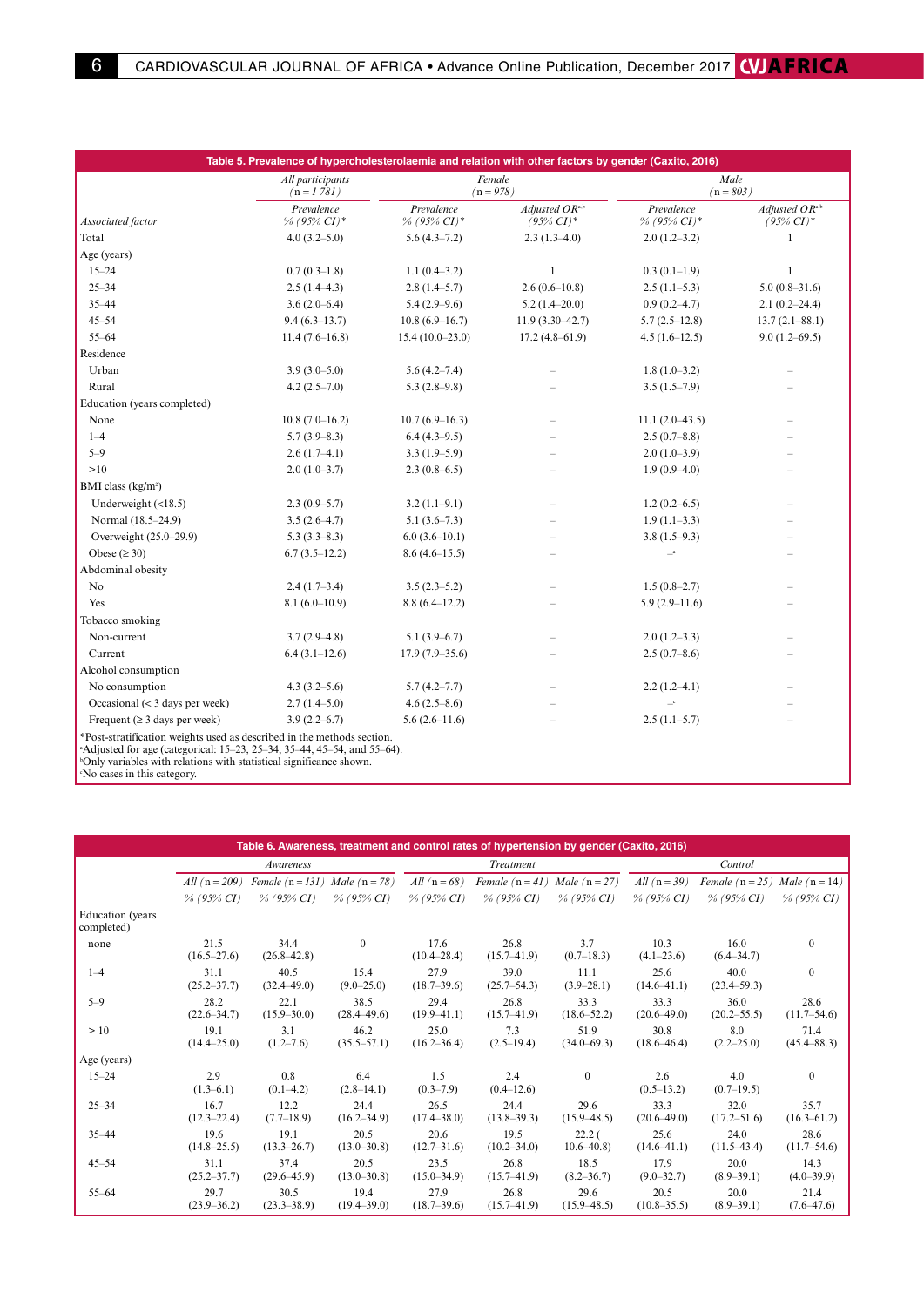| Table 7. Awareness, treatment and control rates of diabetes by gender<br>(Caxito, 2016) |               |                                 |               |               |               |               |               |               |               |
|-----------------------------------------------------------------------------------------|---------------|---------------------------------|---------------|---------------|---------------|---------------|---------------|---------------|---------------|
|                                                                                         |               | Awareness                       |               |               | Treatment     |               | Control       |               |               |
|                                                                                         | All           | Female                          | Male          | All           | Female        | Male          | All           | Female        | Male          |
|                                                                                         |               | $(n=24)(n=10)(n=14)(n=10)(n=6)$ |               |               |               | $(n=4)$       | $(n=6)$       | $(n=5)$       | $(n=1)$       |
|                                                                                         | $\frac{0}{0}$ | $\frac{0}{a}$                   | $\frac{0}{a}$ | $\frac{0}{0}$ | $\frac{0}{0}$ | $\frac{0}{0}$ | $\frac{0}{0}$ | $\frac{0}{0}$ | $\frac{0}{0}$ |
| Education<br>(years)<br>completed)                                                      |               |                                 |               |               |               |               |               |               |               |
| None                                                                                    | 12.5          | 30.0                            | 0.0           | 20.0          | 33.3          | $\Omega$      | 16.7          | 20.0          | $\theta$      |
| $1 - 4$                                                                                 | 4.2           | 10.0                            | 0.0           | 10.0          | 16.7          | $\theta$      | 16.7          | 20.0          | $\Omega$      |
| $5 - 9$                                                                                 | 33.3          | 30.0                            | 35.7          | 50.0          | 33.3          | 75.0          | 50.0          | 40.0          | 100.0         |
| >10                                                                                     | 50.0          | 30.0                            | 64.3          | 20.0          | 16.7          | 25.5          | 16.7          | 20.0          | $\theta$      |
| Age (years)                                                                             |               |                                 |               |               |               |               |               |               |               |
| $15 - 24$                                                                               | 8.3           | 20.0                            | 0.0           | 20.0          | 33.3          | $\Omega$      | 33.3          | 40.0          | $\theta$      |
| $25 - 34$                                                                               | 12.5          | 10.0                            | 14.3          | 10.0          | 16.7          | $\mathbf{0}$  | 16.7          | 20.0          | $\theta$      |
| $35 - 44$                                                                               | 20.8          | 10.0                            | 28.6          | 20.0          | 16.7          | 25.5          | 16.7          | 20.0          | $\theta$      |
| $45 - 54$                                                                               | 25.0          | 20.0                            | 28.6          | 10.0          | 16.7          | $\Omega$      | $\theta$      | $\theta$      | $\Omega$      |
| 55-64                                                                                   | 33.3          | 40.0                            | 28.6          | 40.0          | 16.7          | 75.0          | 33.3          | 20.0          | 100.0         |

among women (66.7%; 95% CI: 20.8–93.9), older age groups and higher education levels (Table 8). The treatment rate of all conditions was more prevalent in the older age groups and higher education levels, but the control rate was more frequent in younger participants.

Among the individuals who were aware of any of the three conditions, the advice most often given by healthcare professionals to follow non-pharmacological approaches for the management of cardiovascular risk factors was a change in dietary habits, with a decrease in salt and fat intake, and increased fruit and vegetable intake (Table 9).

### **Discussion**

The prevalence of hypertension among participants in the range of 15 to 64 years old was 18.0%. This value rose to 26.6% among participants aged 25 to 64 years, which is slightly higher than those previously described for Angola over the last eight years,<sup>14-</sup> <sup>15</sup> particularly a study conducted in the same region in 2010,<sup>16</sup> and the WHO age-standardised (25 to 64 years old) estimated hypertension prevalence for 2014 in Angola of 23.9% (95% CI: 16.3–31.1).1 More recently, a cross-sectional study conducted in Uganda, South Africa, Tanzania and Nigeria encountered an overall age-standardised prevalence of hypertension of 25.9%.24

The estimated 9.2% prevalence of diabetes (9.8% in urban and 6.8% in rural areas) was higher than previous reports from Angola of 5.7% among an urban population (aged 20 to 72 years) in  $2010$ ,<sup>15</sup> and  $2.8\%$  for a rural community (aged 30 to 69 years) in 2009.17 The value of 9.8% estimated in individuals older than 18 years is in the middle range of prevalence levels encountered in STEPS surveys, with values from 3.0% in Benin to  $22.5\%$  in Niger.<sup>25,26</sup> This value also falls within the confidence intervals of the WHO estimate of 12.1% (95% CI: 5.6–18.9) for increased blood glucose levels in those over 18 years in Angola for 2014.1

This rise in diabetes is aligned with the global tendency for this disease, which has increased faster in LMIC than in highincome countries since  $1980.^{27}$  Since the end of the Angolan civil war in 2002, the population has been increasing and ageing. This, together with changes in food habits and the urbanisation process, may have led to the increased prevalence of diabetes in this region.

| Table 8. Awareness, treatment and control rates of<br>hypercholesterolemia by gender (Caxito, 2016) |               |                                                                                  |               |               |                  |               |               |               |                          |  |
|-----------------------------------------------------------------------------------------------------|---------------|----------------------------------------------------------------------------------|---------------|---------------|------------------|---------------|---------------|---------------|--------------------------|--|
|                                                                                                     |               | Awareness                                                                        |               |               | <b>Treatment</b> |               |               | Control       |                          |  |
|                                                                                                     | All           | Female Male                                                                      |               | All           | Female Male      |               | All           | Female        | Male                     |  |
|                                                                                                     | $\frac{0}{n}$ | $(n=3)$ $(n=2)$ $(n=1)$ $(n=1)$ $(n=1)$ $(n=0)$ $(n=1)$ $(n=1)$<br>$\frac{0}{0}$ | $\frac{0}{0}$ | $\frac{0}{n}$ | $\frac{0}{0}$    | $\frac{0}{0}$ | $\frac{0}{0}$ | $\frac{0}{0}$ | $(n=0)$<br>$\frac{0}{0}$ |  |
| Education<br>(years)<br>completed)                                                                  |               |                                                                                  |               |               |                  |               |               |               |                          |  |
| None                                                                                                | $\Omega$      | $\Omega$                                                                         | $\Omega$      | 0             | $\Omega$         | $\Omega$      | $\Omega$      | 0             | 0                        |  |
| $1 - 4$                                                                                             | 33.3          | 50.0                                                                             | $\Omega$      | $\Omega$      | $\Omega$         | $\Omega$      | $\Omega$      | $\Omega$      | 0                        |  |
| $5 - 9$                                                                                             | $\Omega$      | $\Omega$                                                                         | $\Omega$      | $\Omega$      | $\Omega$         | $\Omega$      | $\Omega$      | $\Omega$      | $\Omega$                 |  |
| >10                                                                                                 | 66.6          | 50.0                                                                             | 100.0         | 100.0         | 100.0            | $\Omega$      | 100.0         | 100.0         | $\Omega$                 |  |
| Age (years)                                                                                         |               |                                                                                  |               |               |                  |               |               |               |                          |  |
| $15 - 24$                                                                                           | $\Omega$      | $\Omega$                                                                         | $\Omega$      | $\Omega$      | $\Omega$         | $\Omega$      | $\Omega$      | $\Omega$      | $\Omega$                 |  |
| $25 - 34$                                                                                           | $\theta$      | $\Omega$                                                                         | $\Omega$      | $\Omega$      | $\Omega$         | $\Omega$      | $\Omega$      | $\Omega$      | 0                        |  |
| $35 - 44$                                                                                           | 33.3          | 50.0                                                                             | $\Omega$      | 100.0         | 100.0            | $\Omega$      | 100.0         | 100.0         | 0                        |  |
| $45 - 54$                                                                                           | 66.6          | 50.0                                                                             | 100.0         | $\Omega$      | $\Omega$         | $\Omega$      | $\Omega$      | $\Omega$      | $\Omega$                 |  |
| $55 - 64$                                                                                           | $\Omega$      | $\Omega$                                                                         | $\Omega$      | $\Omega$      | $\Omega$         | $\Omega$      | $\Omega$      | $\Omega$      | $\theta$                 |  |

The prevalence of hypercholesterolaemia (5.3% among participants 25 and 64 years old) in this study was lower than that found in a previous study in Luanda among an older urban population.15 However, this value falls within a wide range of values from several STEPS surveys measuring the prevalence of total cholesterol, from 2.1% in Mozambique to 26.0% in Tanzania.25,26 This prevalence may also be tied to the ageing population and changes in dietary habits that most African countries are currently facing.28 There is a lack of solid knowledge regarding the prevalence levels of hypercholesterolaemia in Africa, mainly owing to the difficulties in determining values of blood cholesterol in African communities because of the high cost of laboratory tests. This situation presents a challenge when comparing research results.

As described in other studies worldwide, the clustering of risk factors helps to explain the known impacts of age, education and obesity on the occurrence of hypertension, diabetes and hypercholesterolaemia. The prevalence of these three conditions was higher among individuals with less education, and increased with age and BMI.

Obesity represents a major concern as a risk factor for CVD and NCDs in general, and is connected with the current nutritional transition in Africa, with a shift in the composition and structure of diets traditionally low in fat and high in unrefined carbohydrates toward higher intakes of refined carbohydrates, added sugars, fats and animal-source foods.<sup>28</sup> This

| Table 9. Non-pharmacological advice by health professionals<br>to aware participants (Caxito, 2016) |                                             |                               |                                       |  |  |  |  |  |
|-----------------------------------------------------------------------------------------------------|---------------------------------------------|-------------------------------|---------------------------------------|--|--|--|--|--|
|                                                                                                     | Hypertension<br>$(n = 209)$                 | <i>Diabetes</i><br>$(n = 24)$ | Hypercholes-<br>terolaemia<br>$(n=3)$ |  |  |  |  |  |
| <i>Advice</i>                                                                                       | $\%$ (95% CI) $\%$ (95% CI)* $\%$ (95% CI)* |                               |                                       |  |  |  |  |  |
| Reduce salt in your diet                                                                            | 78.5 (72.4–83.5)                            | 100.0                         | 100.0                                 |  |  |  |  |  |
| Reduce fat in your diet                                                                             | $61.7(55.0 - 68.0)$                         | 91.7                          | 66.7                                  |  |  |  |  |  |
| Eat at least five servings of fruit and/<br>or vegetables each day                                  | 58.4 (51.6–64.8)                            | 70.8                          | 66.7                                  |  |  |  |  |  |
| Reduce or stop alchool consumption                                                                  | 51.2 (44.5–57.9)                            | 83.3                          | 33.3                                  |  |  |  |  |  |
| Start or do more physical activity                                                                  | $34.4(28.3 - 41.1)$                         | 75.0                          | 66.7                                  |  |  |  |  |  |
| Quit using tobacco or don't start                                                                   | $31.1(25.2 - 37.7)$                         | 45.8                          | $\Omega$                              |  |  |  |  |  |
| Maintain a healthy body weight or<br>lose weight                                                    | 30.1 (24.3-36.7)                            | 75.0                          | 66.7                                  |  |  |  |  |  |
| *Due to the small sample size, the 95% CI was not determined.                                       |                                             |                               |                                       |  |  |  |  |  |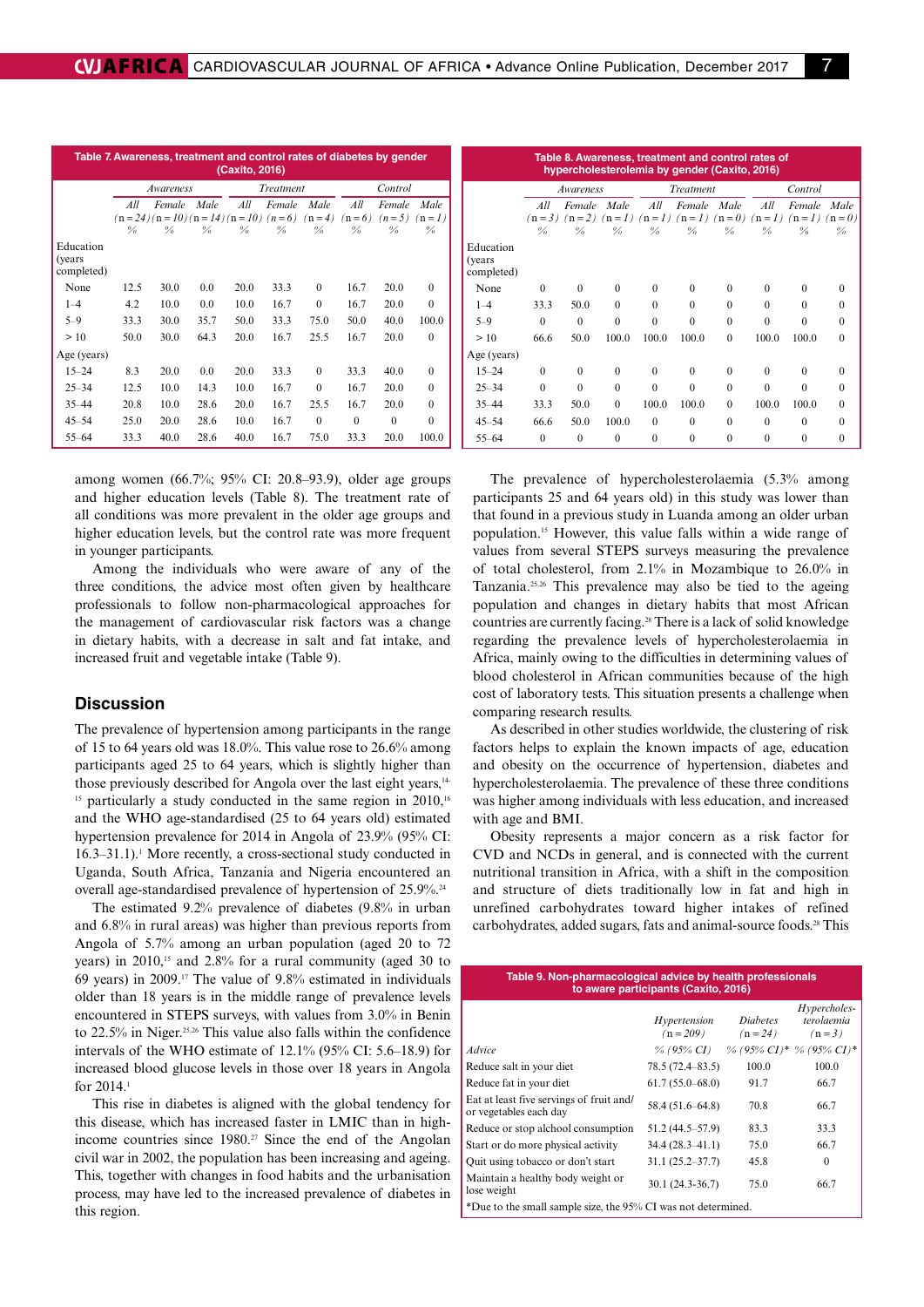shift may have had an impact on the rise in incidence of diabetes over the past decades, revealed in recent literature reviews,<sup>29-31</sup> as well as a WHO estimation of the rise in median prevalence of elevated total cholesterol for this region.2

Similar to this nutritional transition, the process of urbanisation underway in the region must be taken into consideration for future interventions. Living in an urban area has been associated with a two-fold increase in the prevalence of diabetes among this population, as described in other studies.<sup>1,29-31</sup>

Information regarding the awareness, treatment and control rates for the three conditions investigated is scarce for the African continent, except for hypertension; there are also some available data with regard to diabetes. Our findings for awareness of hypertension were higher than those calculated in 2010 for Africa, with an estimated 33.7% pooled awareness rate.<sup>32</sup> Current values for awareness, treatment and control of hypertension are higher than in 2011 in the same population; results for awareness were 21.6% (95% CI: 17.0–26.9) in 2011 and 48.5% in the present study. Values for participants who were aware of their condition and on pharmacological treatment (13.9%, 95% CI: 5.9–29.1) increased to 32.5%; approximately one-third of participants were controlled in 2011 and more than half were controlled in our study. This may have resulted from the positive effect of identification of hypertensive individuals and medical follow up after the first survey in 2011.

Nonetheless, the levels of awareness about hypertensive status are still low, a situation common in Africa,<sup>33</sup> with levels much lower than those in North America and Europe.<sup>34</sup> A similar framework exists for diabetes awareness in Africa, with fewer than 50% of participants in one study aware of their condition.<sup>29</sup> No data were found for awareness of total cholesterol levels.

The lack of primary healthcare facilities in this region, especially in rural areas, makes the low levels of previous measurements plausible. Furthermore, the current training of Angolan health professionals and the availability of clinical equipment are still focused on infectious diseases, not considering CVD a priority. Therefore initiatives promoting the awareness of CVD are lacking in the region, and proper monitoring of patients' conditions does not occur.

Moreover, the information available to the population is not enough to convince patients to take lifelong medication in order to treat a condition, which is usually asymptomatic. Only one-third of participants with any of these conditions had access to treatment, which demonstrates the inadequacy of the region's health system to help patients manage risk factors. Economic difficulties and the lack of drugs to address CVD may also help explain the low levels of treatment and control found.

Nevertheless, a positive note should be made as to the number of patients who had controlled levels of blood pressure, blood sugar and cholesterolaemia in this specific population. Considering that they were younger and better educated, they could have had easier access to drugs and health facilities. Also noteworthy, in the absence of access to drugs, physicians' advice in most cases is to adopt non-pharmacological approaches to reducing modifiable risk factors, mainly associated with diet.

#### **Strengths and limitations of the study**

Our study findings should be interpreted cautiously because the Dande-HDSS was developed as a district-level surveillance

system in an urban and rural setting and is therefore not representative of the demographic structure of the country. In addition, age groups over 65 years old (known for higher rates of the conditions studied) were not considered owing to their low representation in the general structure of the population (3.6% of the Dande-HDSS population),<sup>18</sup> which is a common practice for surveys conducted in sub-Saharan Africa.

Internal migration and the geographical isolation of some hamlets within the Dande-HDSS, together with the fact that working individuals were unavailable during the daytime,<sup>17</sup> were reflected in the sampling definition, with a 30% non-participation rate. The distribution of non-respondents was uneven, with a higher proportion of younger people and men (data not shown). This may have caused instability in the estimates in some strata.

Participants were requested not to eat anything eight hours before participating in the study; however, it was difficult to measure adherence to this request, which adds uncertainty to the measures of blood glucose and cholesterol. We used dry chemistry devices to measure glycaemia and cholesterolaemia, but owing to high temperatures and humidity during field surveys, data collection was not possible in some cases, causing a higher number of missing data than expected.

Due to the many variables covered in the survey and to avoid drop-out of participants in future rounds, additional questions relating to awareness, pharmacological treatments and non-pharmacological approaches were conducted in a more detailed form in individual follow-up visitations. These are not dealt with extensively in this article. Also the low number of aware individuals and consequently under-treatment limited the statistical analysis of data regarding these aspects.

It is therefore not possible to extrapolate our findings to a larger population at country level. However, this study reveals new data about the prevalence, awareness, treatment and control of diabetes and hypercholesterolaemia, and it is the most comprehensive community-based study conducted to date in Angola.

### **Future direction**

The inclusion of younger participants (15 to 24 years) allows a better representation of the demographic structure of the country and creates a baseline for future surveys. The emphasis for future interventions should be aimed at younger populations in which the prevalence of major risk factors is still low, so as to make a difference in the long term.

In all LMIC, NCDs are the leading cause of death and disability, killing nearly eight million people under 60 years old in 2013.25 Over the past decade, the focus of assistance in these countries has primarily addressed maternal and child health and infectious diseases. Without setting these aside, there is an opportunity to use structures that are already in place, to maximise resources. The international community should consider expanding the mandate of current programmes to include outcome-orientated measures for improving general health and lifestyles.

Many of the methods of NCD prevention, management and treatment, which are responsible for the decline in some of these diseases in high-income countries, are inexpensive but are not widely used in LMIC. These methods could be implemented through established global health strategies, such as increased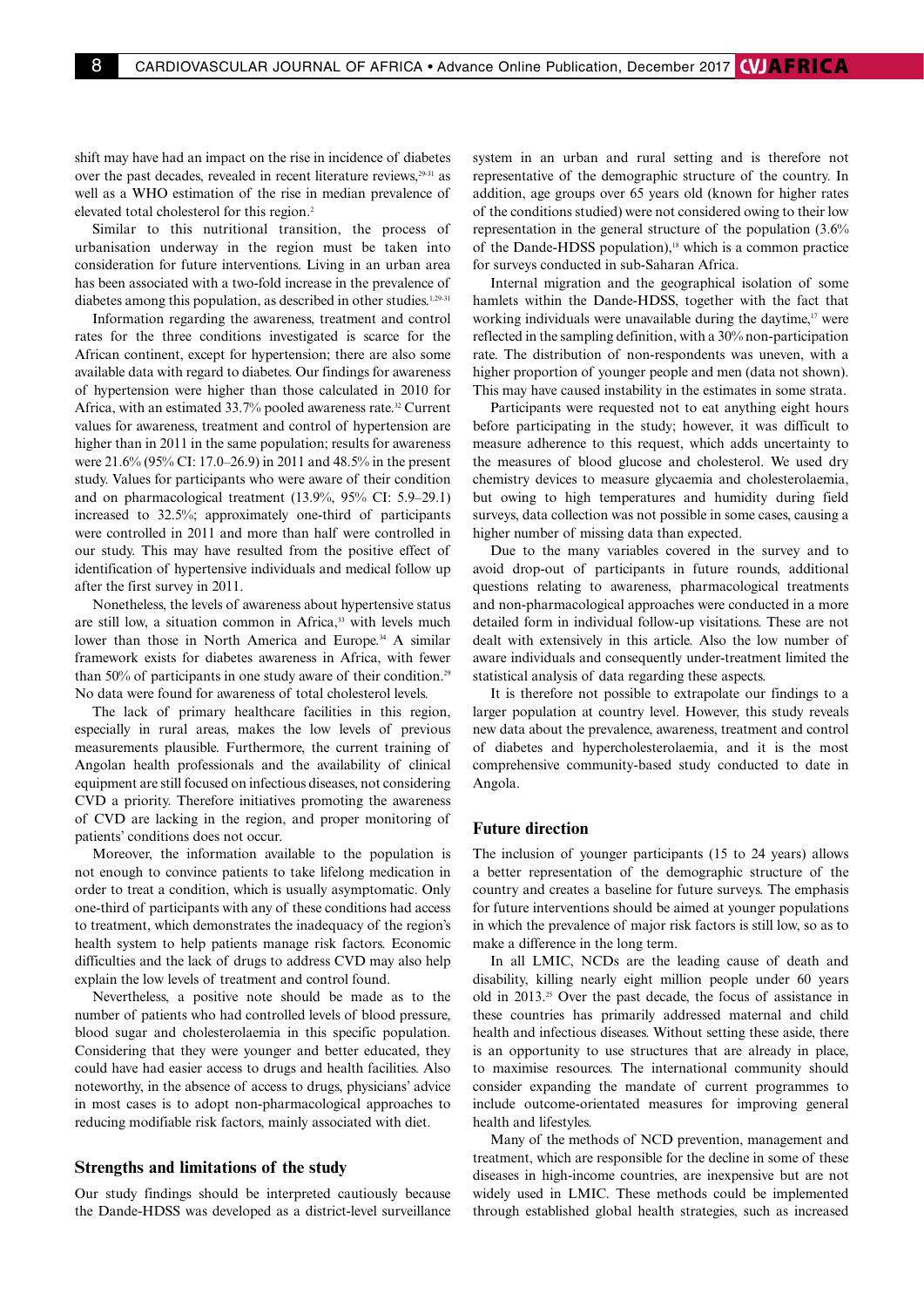use of low-cost drugs,<sup>35</sup> and improved access to NCD services for young adults and people with low educational attainment.<sup>36</sup>

#### **Conclusions**

This report reinforces the available data for the main CVD risk factors in Angola and helps to build the basis for further prospective studies, especially among the younger group in this region. We provide the first evidence that hypertension prevalence is rising, together with diabetes, when compared with previous studies in the region.

Despite being a growing economy, Angola's primary health system may not be currently able to provide an adequate answer to the changing health needs of this population. A gradual shift from infectious diseases to NCDs is underway and this puts additional stress on the reinforcement of primary care intervention in the region.

The authors thank the clinical staff of Bengo General Hospital for establishing and supporting the follow-up consultation. We thank all Dande-HDSS staff for their continuing support during fieldwork, namely Joana Paz and Ana Oliveira for their field supervision roles, Eduardo Saraiva for data entry supervision and database management, Edite Rosário for the training of field workers and assistance in data-collection procedures. Most importantly, we thank the local administration and all of the individuals who agreed to take part in the study.

This study was funded by the promoters of the CISA as follows: Camões, Institute of Cooperation and Language, Portugal; Calouste Gulbenkian Foundation, Portugal; Government of Bengo Province, Angola; and the Angolan Ministry of Health. Also, the Eduardo dos Santos Foundation, Angola and the Institute of Public Health of the University of Porto, Portugal (ref UID/DTP/04750/2013) funded this study. The funders had no role in the study design, data collection and analysis, decision to publish, or preparation of the manuscript.

#### **References**

- 1. World Health Organization. *Global status report on Noncommunicable diseases*. Geneva: World Health Organization, 2014.
- 2. World Health Organization. *Global atlas on cardiovascular disease prevention and control*. Geneva: World Health Organization, 2011.
- 3. Tunstall-Pedoe H. *World largest study of heart disease, stroke, risk factors and population trends, 1979–2002.* MONICA Monograph and Multimedia Sourcebook, MONICA Project. Geneva: World Health Organization, 2003.
- 4. Yusuf S, Hawken S, Ounpuu S, *et al*. Effect of potentially modifiable risk factors associated with myocardial infarction in 52 countries (the INTERHEART study): case-control study. *Lancet* 2004; **364**: 937–952.
- 5. Steyn K, Sliwa K, Hawken S, *et al*. Risk factors associated with myocardial infarction in Africa: the INTERHEART Africa study. *Circulation* 2005; **112**(23): 3554–3561.
- 6. World Health Organization. *Global action plan for the prevention and control of noncommunicable diseases 2013–2020*. Geneva: World Health Organization, 2013.
- 7. Kontis V, Mathers CD, Bonita R, *et al*. Regional contributions of six preventable risk factors to achieving the  $25 \times 25$  non-communicable disease mortality reduction target: a modelling study. *Lancet Glob Health* 2015; **3**: e746–57. doi: 10.1016/S2214-109X(15)00179-5.
- 8. Mocumbi AO. Lack of focus on cardiovascular disease in sub-Saharan Africa. *Cardiovasc Diagn Ther* 2012; **2**(1): 74–77. doi: 10.3978/j. issn.2223-3652.2012.01.03.
- 9. Kroll M, Phalkey RK, Kraas F. Challenges to the surveillance of noncommunicable diseases – a review of selected approaches. *BMC Public Health* 2015; **15**: 1243. doi: 10.1186/s12889-015-2570-z.
- 10. Dalal S, Beunza JJ, Volmink J, *et al.* Non-communicable diseases in sub-Saharan Africa: what we know now. *Int J Epidemiol* 2011; **40**: 885–901. doi: 10.1093/ije/dyr050.
- 11. World Health Organization. *The STEPS Instrument and Support Materials*. Available from: http://www.who.int/chp/steps/instrument/en/ [Accessed November 20, 2016].
- 12. GBD 2015 Mortality and Causes of Death Collaborators. Global, regional, and national life expectancy, all-cause mortality, and causespecific mortality for 249 causes of death, 1980–2015: a systematic analysis for the Global Burden of Disease Study 2015. *Lancet* 2016; **388**: 1459–544. doi: 10.1016/S0140-6736(16)31012-1.
- 13. World Health Organization. *Noncommunicable Diseases Country Profiles 2014*. Geneva: World Health Organization, 2014.
- 14. Simão M, Hayashida M, Santos CB, *et al.* Hypertension among undergraduate students from Lubango, Angola. *Rev Latino-am Enfermagem* 2008; **16**(4): 672–678.
- 15. Capingana DP, Magalhães P, Silva ABT, *et al.* Prevalence of cardiovascular risk factors and socioeconomic level among public-sector workers in Angola. *BMC Public Health* 2013; **13**: 732. doi: 10.1186/1471-2458- 13-732.
- 16. Pires JE, Sebastião YV, Langa AJ, *et al*. Hypertension in Northern Angola: prevalence, associated factors, awareness, treatment and control. *BMC Public Health* 2013; **13**: 90. doi: 10.1186/1471-2458-13-90.
- 17. Evaristo-Neto AD, Foss-Freitas MC, Foss, MC. Prevalence of diabetes mellitus and impaired glucose tolerance in a rural community of Angola. *Diabetol Metab Syndr* 2010; **2**: 63. doi: 10.1186/1758-5996-2-63.
- 18. Costa MJ, Rosário E, Langa AJ, *et al.* Setting up a demographic surveillance system in northern Angola. *Afr Pop Stud J* 2012; **26**: 2.
- 19. Pedro JM, Rosario E, Brito M, *et al.* CardioBengo Study Protocol: a population based cardiovascular longitudinal study in Bengo Province, Angola. *BMC Public Health* 2016; **16**: 206. 10.1186/s12889-016-2759-9.
- 20. World Health Organization. Obesity: preventing and managing the global epidemic. Report of a WHO consultation. *World Health Organ Tech Rep Ser* 2000; **894**: 1–253.
- 21. World Health Organization. *Waist circumference and waist–hip ratio: Report of a WHO Expert Consultation, 2008*. Geneva: World Health Organization, 2008.
- 22. Weber MA, Schiffrinb EL, Whitec WB, *et al.* Clinical practice guidelines for the management of hypertension in the community – a statement by the American Society of Hypertension and the International Society of Hypertension. *J Clin Hypertens (Greenwich)* 2014; **16**(1): 14–26. doi: 10.1111/jch.12237.
- 23. World Health Organization. *Definition and diagnosis of diabetes mellitus and intermediate hyperglycaemia: report of a WHO/IDF consultation*. Geneva: World Health Organization, 2006.
- 24. Guwatudde D, Nankya-Mutyoba J, Kalyesubula R, *et al.* The burden of hypertension in sub-Saharan Africa: a four-country cross sectional study. *BMC Public Health* 2015; **15**: 1211. doi: 10.1186/s12889-015- 2546-z.
- 25. Mensah, GA. Descriptive epidemiology of cardiovascular risk factors and diabetes in sub-Saharan Africa. *Prog Cardiovasc Dis* 2013; **56**(3): 240–250. doi: 10.1016/j.pcad.2013.10.014.
- 26. World Health Organization. *STEPS Country Reports*. Available from: http://www.who.int/chp/steps/reports/en/. [Accessed November 20, 2016].
- 27. NCD Risk Factor Collaboration. Worldwide trends in diabetes since 1980: a pooled analysis of 751 population-based studies with 4.4